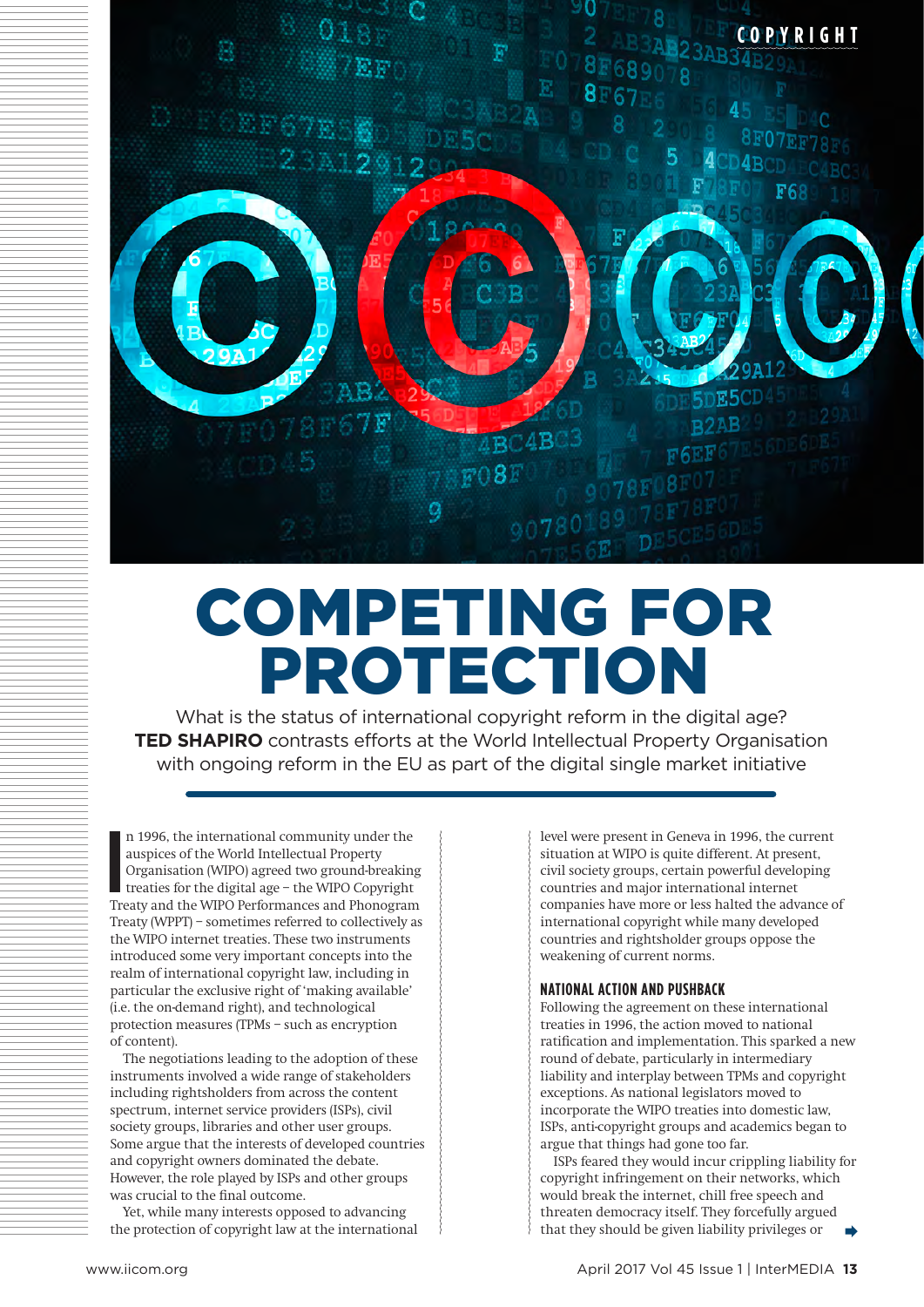# **COPYRIGHT**

safe harbours. These privileges were introduced in the US Digital Millennium Copyright Act (DMCA, copyright only) in 1998 and in the EU e-commerce directive in 2000.

Rightsholders argue that these privileges have enriched internet platforms at their expense. Academics and many user groups focused on the TPMs, which they saw as breaking the copyright bargain (exclusive rights in exchange for exceptions). These groups argued that rightsholders would deploy technology to 'electrify the fences' and thereby eliminate copyright exceptions. As a result, the US DMCA includes a triennial rule-making procedure run by the US Copyright Office, and the EU's copyright directive introduced a complex intervention mechanism for EU member states, both of which are intended to conciliate TPMs and exceptions. Both mechanisms have their critics.

For over a decade (and the process is still ongoing in some countries), rightsholders and other stakeholders have fought over implementation of these treaties and sometimes additional measures sought by rightsholders to fight online infringement, and in certain cases over attempts to weaken copyright. In many cases, the battles came after initial implementation of the WIPO treaties.

For rightsholders, including in particular the content industries, the WIPO internet treaties provide the vital building blocks for their new business models in the digital environment. Content is licensed for distribution on the basis of the exclusive right of making available (on-demand) and other exclusive rights. The usage rules set by these licences are enforced and managed by TPMs (each content sector uses digital rights management, DRM, to varying degrees – even the music industry still uses it). Thus, exclusive rights and TPMs are the primary drivers of content financing, production and dissemination (along with contractual freedom and territorial exclusivity, of course).

To combat unauthorised use of their content online, rightsholders have deployed a wide range of strategies, some of them controversial:

l Direct action against structurally infringing websites (which is difficult as these sites tend to operate anonymously and offshore)

l Action against end-users (suing one's former customers)

l So-called graduated responses (where recidivism gives rise to some form of a penalty)

 $\bullet$  Legal actions against intermediaries (quite effective according to many studies but this is disputed by ISPs, which tend to revile measures such as site-blocking or de-indexing)

l Education and awareness programmes.

The situation has varied greatly from country to country (even within the EU). However, the battles over legislation underpinning certain of these strategies have generally been quite bloody. At the end of the day, most stakeholders agree that the number one way to fight copyright infringement is through the creation of attractive legal alternatives. For rightsholders, however, enforcement remains an important tool for protecting those legal alternatives from unfair competition.

## **THE DEVELOPMENT AGENDA**

In recent years, WIPO did manage to adopt a further copyright treaty, the Beijing Treaty on Audiovisual Performances, in 2012. This treaty, which was largely agreed in 2000 but then languished for years due to a disagreement over a highly technical point relating to consolidation of rights in producers, is very similar to 1996 WPPT (with some particularities related to the audiovisual sector). However, it does bear the imprint of a changed WIPO – one where the advancement of intellectual property has largely been subordinated to a development agenda.

Many of the proponents of this agenda question the maxim that intellectual property is a driver of development. Developing countries want access to the intellectual property of developed countries and feel jilted by empty promises of technology transfer

## Developing countries feel jilted by empty promises of technology transfer.

in the context of the World Trade Organization (WTO) and the Trade-Related Aspects of Intellectual Property Rights (TRIPS) agreement, which the WTO says is so far "the most comprehensive multilateral agreement

on intellectual property" and which also binds some aspects of the Berne Convention to countries that are not signatories to the convention.

Major internet companies see copyright as an impediment to their business models, which are largely about selling advertising, attracting users with free content and generating network traffic. Developing countries and stakeholders in this camp argue that development should be achieved by weakening copyright through creating mandatory copyright exceptions at the international level.

## **ROAD TO AND FROM MARRAKESH**

A first example of this approach was the adoption of the Marrakesh treaty for the visually impaired in 2013, which established a mandatory exception for the visually impaired. While it is hoped that the treaty, which turned out to be relatively balanced, will provide real benefits for the visually impaired, the issue of the availability of accessible formats also faces economic challenges that cannot be solved by copyright. This basically represents the first time that an international treaty has established an exception which contracting parties must incorporate into their national laws.

The usual approach is that countries can implement whatever exceptions they want subject to the so-called Berne three-step test which establishes limits on the scope of permissible exceptions. This approach has proven effective since it avoids the difficulties in having to achieve consensus on the contentious issues surrounding exceptions, and provides countries with a great of flexibility. Yet, in the context of Marrakesh and ongoing debates on whether there should be further instruments, proponents seek to weaken the three-step test and argue for mandatory exceptions and limitations.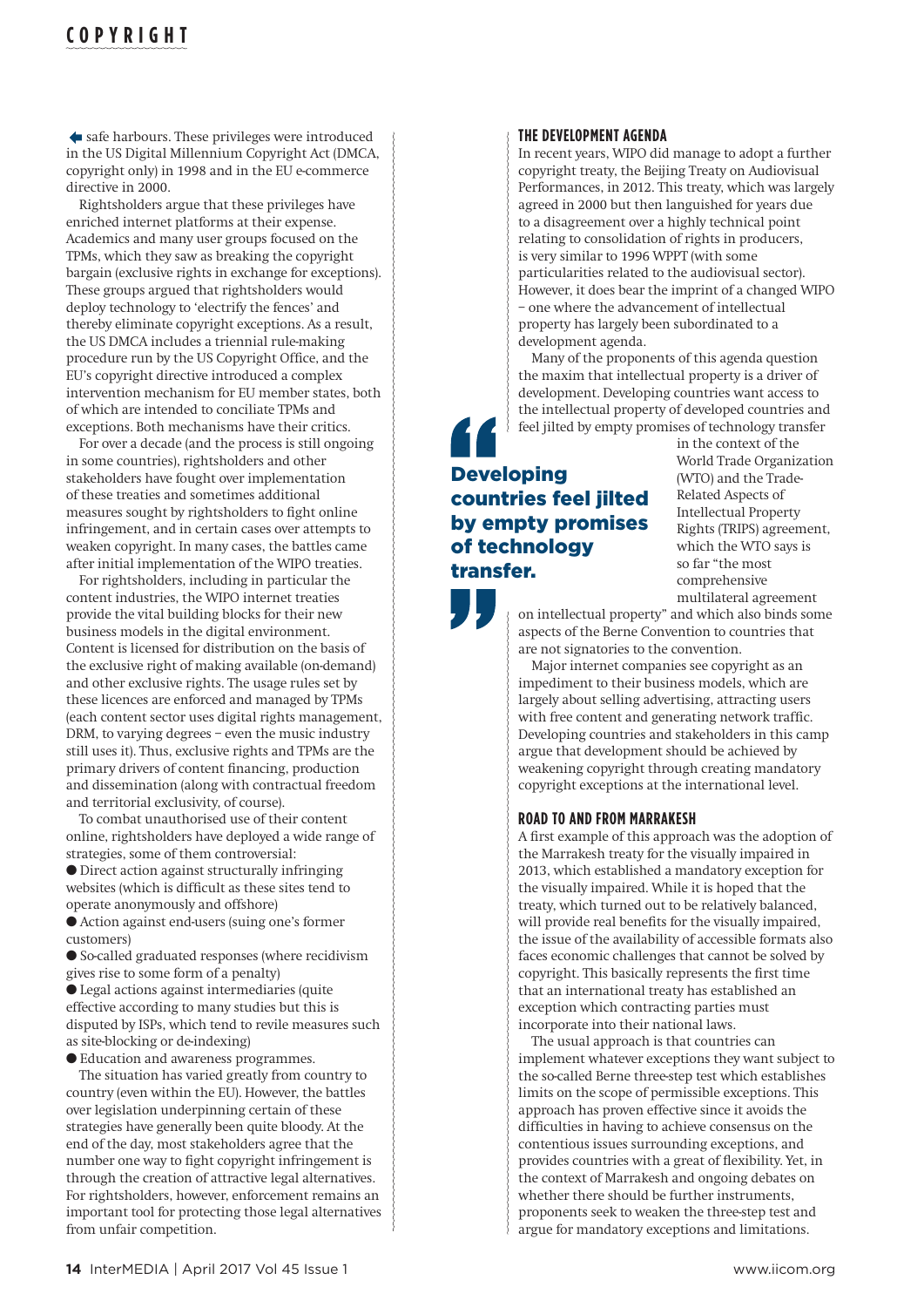Often, the proponents of this approach also do so for domestic political reasons – they need an international obligation to get change at home.

This is in sharp contrast to the approach of many developed countries, which rarely agree to international instruments that actually require them to do anything. Their goal in making international copyright treaties tends to be about securing protection elsewhere – it usually exists at home already. The proposed broadcaster treaty (Protection of Broadcasting Organizations) is a prime example.

At present, however, it is not clear whether there is sufficient political will to achieve the necessary consensus to create further norms affecting the international copyright system.

While many developing countries would like to see further treaties on exceptions, the EU and others would prefer to see a treaty for broadcasters (though some developing countries want both). This has led to a bit of stalemate. WIPO is reportedly keen to move the broadcaster treaty forward. However, there are significant impediments and risks. It is not clear that the new US administration will favour any new international treaties on anything. Of course, the international community has adopted international copyright norms without the US in the past.

#### **'SECOND GENERATION' AND THE EU**

In the EU, we are in the midst of a second generation of copyright legislation – some call it copyright reform – others say it is anything but. As a reminder, the EU implemented the 1996 WIPO treaties with its 2001 copyright ('in the information society') directive, which was transposed into the national laws of member states (a process that ran until 2006). Although further legislation (enforcement, term extension for music, orphan works and collective management) has also been adopted in the ensuing period, the copyright directive remains the centrepiece of EU copyright legislation.

While certain aspects of the debate in Europe will resound in many other places around the world, including the US, there is a particular point that is specific to the EU. Proposed EU copyright legislation must be seen in the context of the internal market and indeed, the ongoing digital single market initiative. Thus, proposals to reform EU copyright law are also about breaking down perceived barriers to the circulation of copyright works across the borders of EU member states. This is particularly an issue for the international principle of the territoriality of copyright. It has implications for the exercise of exclusive rights, which are protected under international norms, and reach of the exceptions and other limitations on such exercise.

I will start with some background and the broader political context. In July 2014, the incoming president of European Commission, Jean-Claude Juncker, explained one of his priorities as follows:

*"I believe that we must make much better use of the great opportunities offered by digital technologies, which know no borders. To do so, we will need to have the courage to break down national silos in telecoms regulation, in copyright and data protection legislation, in the management of radio waves and in the application of competition law."* 

## $\qquad \qquad \blacksquare$ **WIPO BRIEFS ON BROADCASTING PROTECTION**

**As WIPO says, international rules to protect television broadcasts from piracy have not been updated since the 1961 [Rome treaty,](http://www.wipo.int/treaties/en/ip/rome/) drafted at a time when cable was in its infancy and the internet not invented. Signal piracy can take physical form, such as unauthorised recordings of broadcasts on video tapes, DVDs or USB sticks, or it can be virtual, such as the unauthorised redistribution of signals over the air or online.**

Although there is broad agreement in principle that broadcasters should have updated international protection from theft of their signals, WIPO members have so far failed to agree on how this should be done and what further rights, if any, broadcasters should be given. Outstanding issues are:

**What should be protected?** Broadcasters obviously want protection for all means of transmission of their signals. But some countries and civil society groups are wary of restrictions affecting internet transmissions.

**How should broadcast signals be protected?** Broadcasters want to outlaw the breaking of anti-piracy locks on digital signals but critics argue that rules could also block perfectly legal uses of TV broadcasts, such as recording programmes for personal or educational uses.

**What further rights should be given to broadcasters?** In much of the world it is perfectly legal to retransmit a broadcast over the internet without permission.

*See www.wipo.int/pressroom/en/briefs/broadcasting.html*

Following this ambitious statement, the Commission published its strategy for a digital single market (DSM) on 6 May 2015 in which it defined the DSM as follows:

*"A digital single market is one in which the free movement of goods, persons, services and capital is ensured and where individuals and businesses can seamlessly access and exercise online activities under conditions of fair competition, and a high level of consumer and personal data protection, irrespective of their nationality or place of residence."* 

## The international community has adopted copyright norms without the US in the past.

The DSM, which according to a press release would be worth  $\in$ 415 billion to the economy, is based on three pillars: 1 Better access for consumers and businesses to online goods and services across Europe

2 Creating the right conditions for digital networks and services to flourish

3 Maximising the growth potential of the European digital economy.

Copyright resides in the first pillar along with related issues and the not so related matter of cross-border parcel delivery. To achieve a modern, more European copyright framework, the Commission promised:

*"The Commission will make legislative proposals before the end of 2015 to reduce the differences between national copyright regimes and allow for wider online access to works by users across the EU, including through further harmonisation measures."*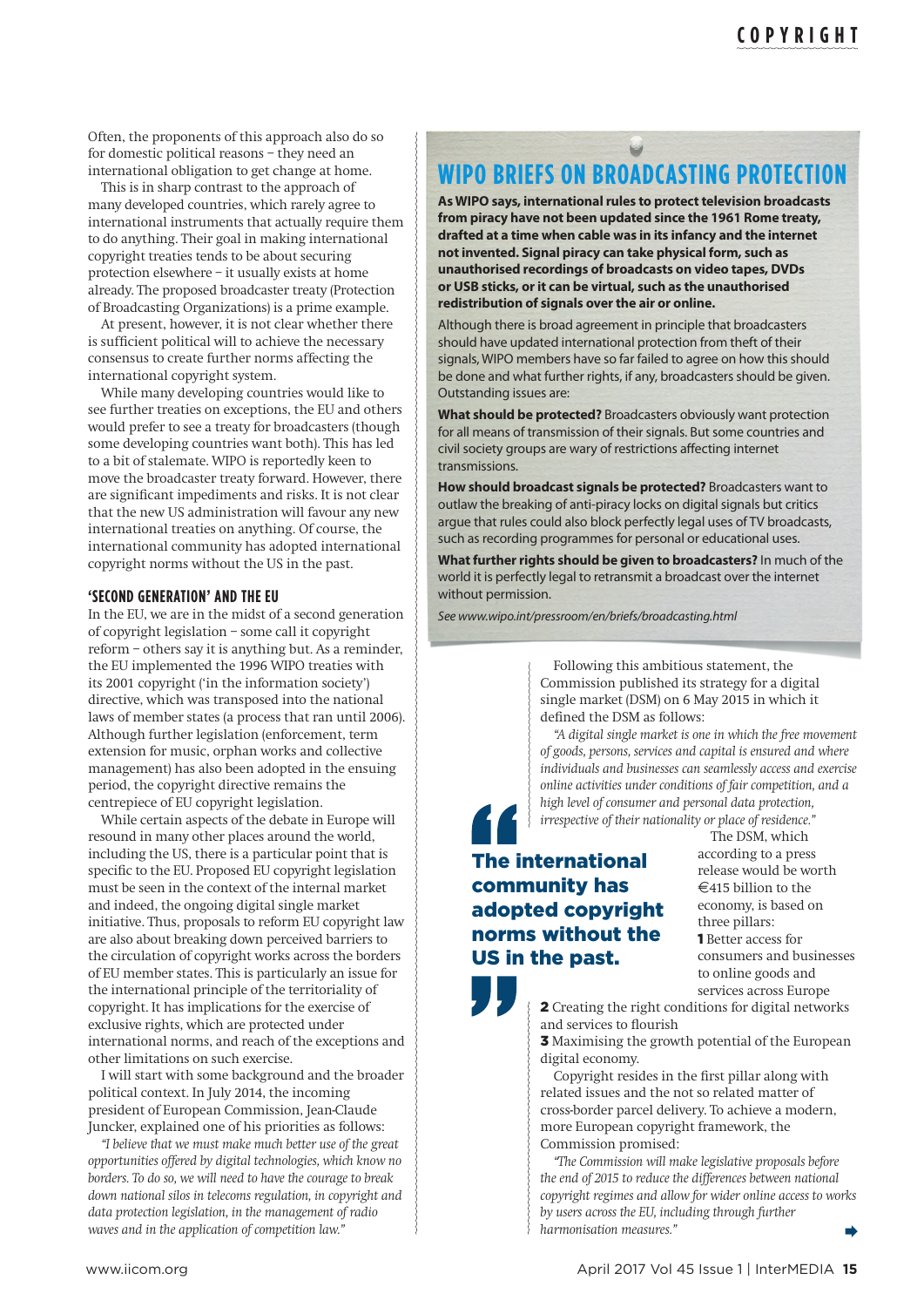# **COPYRIGHT**

On 9 December 2015, a first action plan for modernising European copyright was released together with a proposed regulation on cross-border portability.

The portability regulation, which is more or less agreed, will usher in EU portability, including for current contracts, by early 2018. In short, the regulation is aimed at enabling subscribers to online content services, such as Netflix and Sky Go, to access their services when temporarily present in another country within the EU. It seeks to achieve this by imposing on online content services a requirement to enable subscribers who are temporarily present in another EU member state than that of their residence to access the service.

To deal with the territorial nature of copyright and the licensing of content on this basis, the regulation creates a 'legal fiction' which localises all relevant copyright acts in the provision and use of an online content service in the subscriber's member state of residence when the subscriber accesses the service from another member state. To ensure that rightsholders and online content service providers do not contract around the portability obligation, the instrument establishes a broad ban on contractual overrides.

Any contractual provisions, which are contrary to the regulation, including those which prohibit cross-border portability or limit portability to a specific time period, are unenforceable. However, the limitations on contractual freedom in the regulation do not stop there. The process for determining a subscriber's member state of residence is strictly regulated through a closed list of verification means, and online content services may not impose additional charges for EU portability.

The portability regulation will represent the first major piece of copyright legislation adopted under the auspices of the digital single market initiative. As a regulation, which is a first for EU copyright, it

# **WHAT THE EUROPEAN COMMISSION SAYS ABOUT COPYRIGHT REFORM**

#### **The reform is predicated on:**

● Better choice and access to content online and across borders. About 75% of young people access content online and one in five have tried to access services in another member state.

● Improved copyright rules for education, research, cultural heritage and inclusion of disabled people. Almost a quarter of teachers face copyright-related restrictions in their digital teaching activities and researchers encounter difficulties in carrying out text and data mining. There is a huge amount of archival print and audio waiting to be digitised, and "the 26 million blind and visually impaired people in Europe should not be limited in their access to culture just because the formats they need are not readily available".

l A fairer online environment for creators and the press. The proposed rules "reinforce the position of rightsholders to negotiate remuneration for their creative content" and it will be the first time that press publishers are legally recognised as rightsholders. *See ec.europa.eu/digital-single-market/en/copyright*

Portability will be the first major piece of copyright legislation adopted under the DSM.

represents a very powerful legislative tool that is directly applicable in the member states without the need for national implementation.

## **LOBBYING THE COMMISSION**

In the run up to the second wave of copyright legislation, various stakeholder groups pressed their cases. The European film industry had become increasingly concerned about the Commission's war on territoriality. In the DSM strategy, the Commission had pledged to respect the value of rights in the audiovisual sector. In brief, the audiovisual sector worries that its funding model, which is based on the pre-sale of rights by territory, is at risk. Moreover, the Commission's competition directorate (DG Competition) has an ongoing investigation into the licensing practices of the Hollywood studios in the pay TV sector.

While the audiovisual sector urged the Commission, the member states and anyone else who would listen, to just leave them alone, the music industry lobbied for action on the 'value gap' – it wanted the Commission to intervene to provide them with more leverage in their negotiations with platforms like YouTube, which invoke the liability privilege in Article 14 of the e-commerce directive (hosting exemption). For publishers, on 12 November 2015, the Court of Justice of the EU (CJEU) in its Reprobel decision had struck down their entitlements to shares of private copy and reprography levies. The publishers were already worried about new exceptions, particularly text and data mining, as well as the value gap and the power of certain online platforms.

However, the CIEU decisions in Reprobel and Svensson (which limited the extent to which linking could be considered to implicate the exclusive right of communication to the public) made their situation even more precarious. National initiatives in Germany and Spain had fallen short. While their critics say they need new business models, some publishers might consider the value gap to be a luxury problem. Authors and performers, while grooving to the music sector's value gap, had their own more personal value gap; they wanted the Commission to propose a statutory remuneration right for 'making available' which would be subject to mandatory collective rights management. And that is just a brief look at rightsholder groups.

Other stakeholders, including anti-copyright groups, libraries, consumer organisations, researchers and other users, had been encouraged by the Commission's early statements and the adoption of the so-called Reda report on 24 June 2015 by the European Parliament. These groups were looking to the Commission to scrap the territoriality of copyright within the EU, introduce lots of new exceptions and make the existing ones mandatory while weakening contractual freedom and the legal protection of technological measures. The report, which was a non-binding resolution, was meant to examine the implementation of the copyright directive.